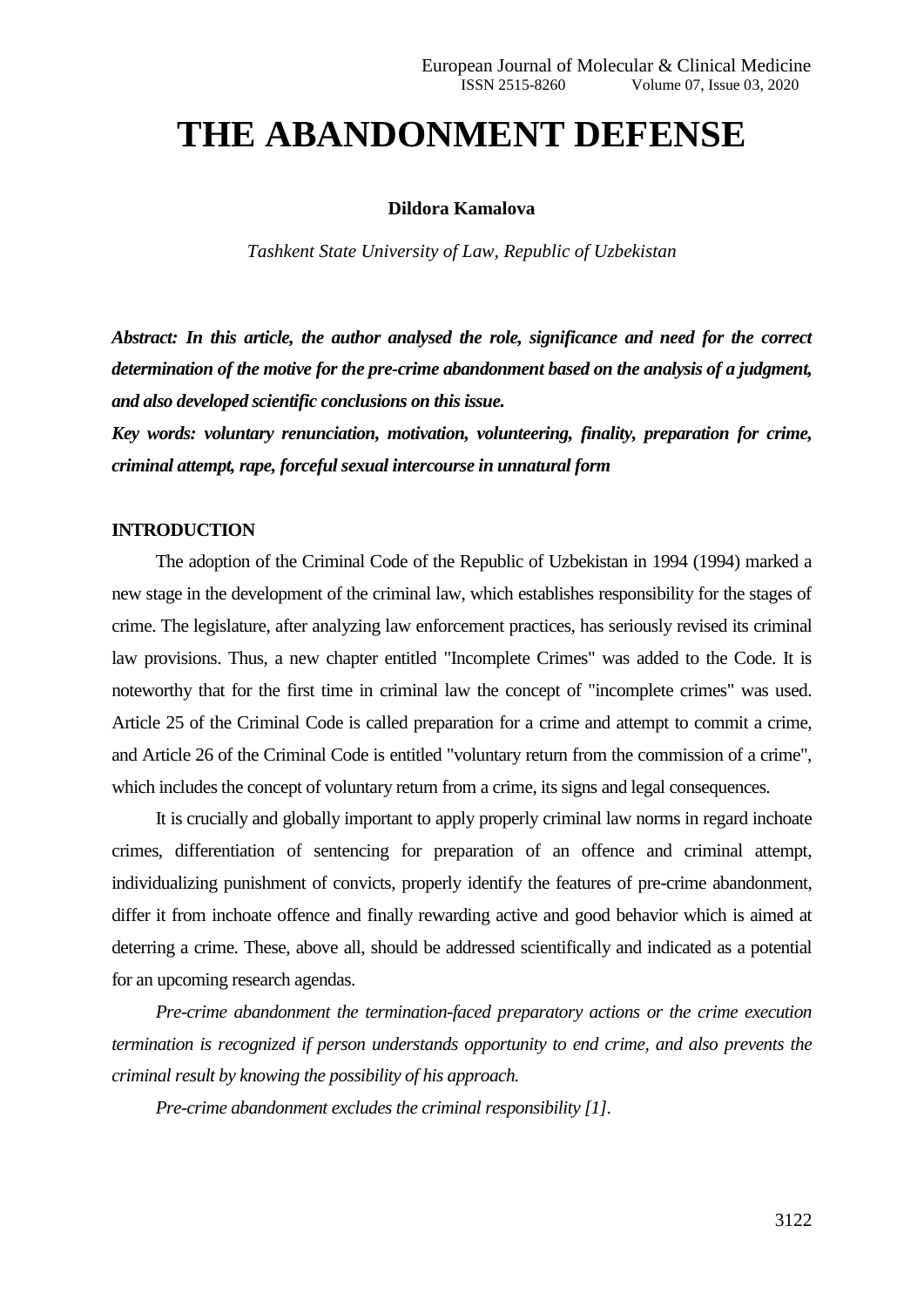**Research methods.** The research used methods such as historical, system-structural, comparative-legal, logical, concrete sociological, comprehensive research of scientific sources, induction and deduction, interpretation of legislation, observation and law enforcement practice.

**The purpose of the research** is to determine the characteristics of the pre-crime abandonment, analyze the subjective side of the voluntary return and identify the influence of the motive.

**The tasks of the research** are to make a legal analysis of the pre-crime abandonment, to classify them by the expression of their criminal characteristics, to identify the characteristics and distinctive features from inchoate offence, make proposals to improve the legislation Republic of Uzbekistan.

### **RESULTS AND ITS DISCUSSION**

Approximately one half of American jurisdictions now recognize the abandonment defense. Basically, abandonment is only allowed when it is voluntary and occurs before commission of the intended crime. A voluntary abandonment is one that is motivated by a change of heart, timidity, or lack of perseverance; renunciation is not voluntary if motivated by circumstances that increase the probability of apprehension or that make the performance of the attempted crime more difficult. Jurisdictions are currently divided in their common law approaches to whether abandonment constitutes a defense to attempted crimes. Some reasons for recognizing the abandonment defense are: (1) the abandoning person was not trying to violate substantive rules; (2) abandonment negates the dangerousness of the attempt; (3) abandoners are not culpable; (4) availability of the defense encourages attempters to abandon; and (5) abandonment negates the criminal intent of the attempter. Reasons for not recognizing the defense are: (1) attempts cause harm to society; (2) punishing attempts deters the commission of completed crimes; (3) attempters are dangerous persons; (4) attempts are dangerous acts in and of themselves; (5) attempt law authorizes police to intervene in the attempted commission of the crime; and (6) attempt liability is needed to uphold the substantive rules. Attempt liability is justified as a means of punishing those who manifest a continuing intent to violate society's substantive rules. But when the defendant has corrected his behavior by voluntarily abandoning his efforts to infringe the authoritative force of those rules, it is desirable to curb punishment of the actor and curtail imposition of full liability for the attempt [2; pp.441]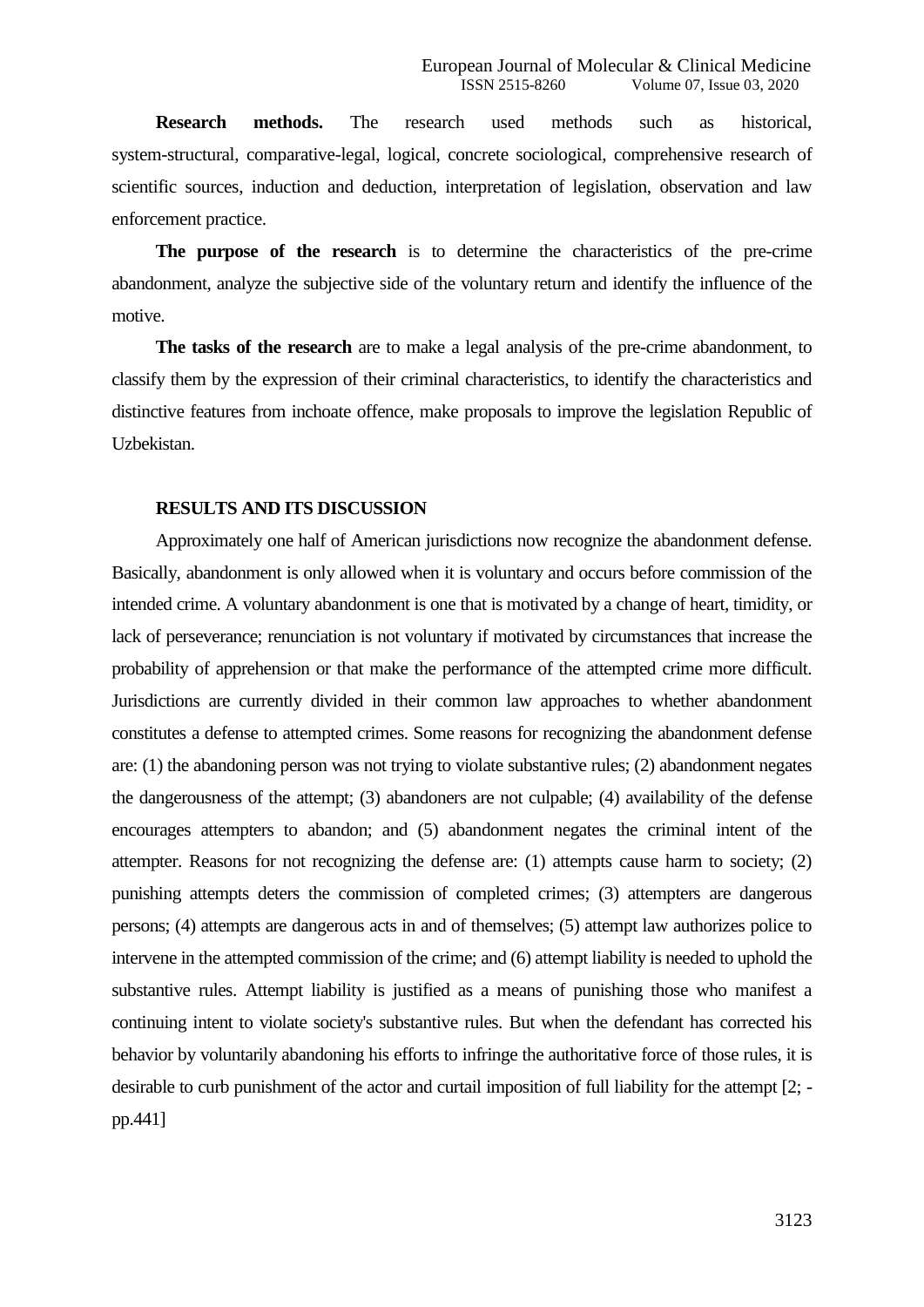According to the legislation of Uzbekistan abandonment defense excludes the criminal responsibility. And the main function for lawyer to identify features of pre-crime abandonment and differ it from preparation for crime and criminal attempt.

Pre-crime abandonment differs from other inchoate crimes by its specific features.

In order to recognize a person's act as a voluntary return from the commission of a crime, it is necessary to have a number of objective and subjective criminal characteristics.

**In particular, the final decision of stoping agency, voluntary, stability, and timely implementation of voluntary return** Among these signs, the question of what should be the motive for voluntary return from a crime is important. This is because the concepts of "completing an action or withdrawing it with the understanding that a consequence may occur" used in pre-crime abandonment are interpreted differently, and there are certain difficulties in this regard. The following describe the judgment of the court, of the crime, based on the analysis of the signs of pre-crime abandonment to find the appropriate answer.

*Accused B. On February 10, 2018, between 4:40 pm and 4:55 pm, tries to penetrate the victim, born on May 1, 2009 coming from Nurafshan Street, knowing that she was under the age of fourteen, by cycling a bicycle in order to satisfy his sexual need in an unnatural way. After that, the accused B. took the victim Z. to th corner of the house at 1st corridor, 9th floor of the house 3-A, Sebzor juncture of the Almazar district, pushed her against the wall and tried to take off his clothes. At the time, when the victim Z. shouted "my father is a policeman", the accused B. heard these words and hidden from the crime scene fearing of the consequences of his actions.*

In order to qualify for this offense, it must be established that the actions of accused B. include an inchoate crime (preparation for a crime or criminal attempt) or signs of voluntary refusal of crime.

According to the Article 25 of the Criminal Code Republic of Uzbekistan Criminal Attempt is socially dangerous (causes or a real threat of damage to social relations, protected by the Criminal Code), illegal (prohibited by the Criminal Code), punishable (shall be punished in accordance with articles 54, 58 of the Criminal Code), guilty (conscious volitional activity entity) act [3; -pp. 1730].

It should be said that the timely implementation of the pre-crime abandonment of crime should be carried out until the end of the act in the case of formal crimes, until the result of the criminal act in the case of material crimes.

Professor Fletcher states the other crimes objection clearly: In most systems it would be of no avail for a thief to argue that he returned the goods that he stole, or for someone who illegally possessed narcotics at one point of time to argue that he had thrown them away and therefore was no longer guilty. The offenses of larceny and possession are complete in themselves and a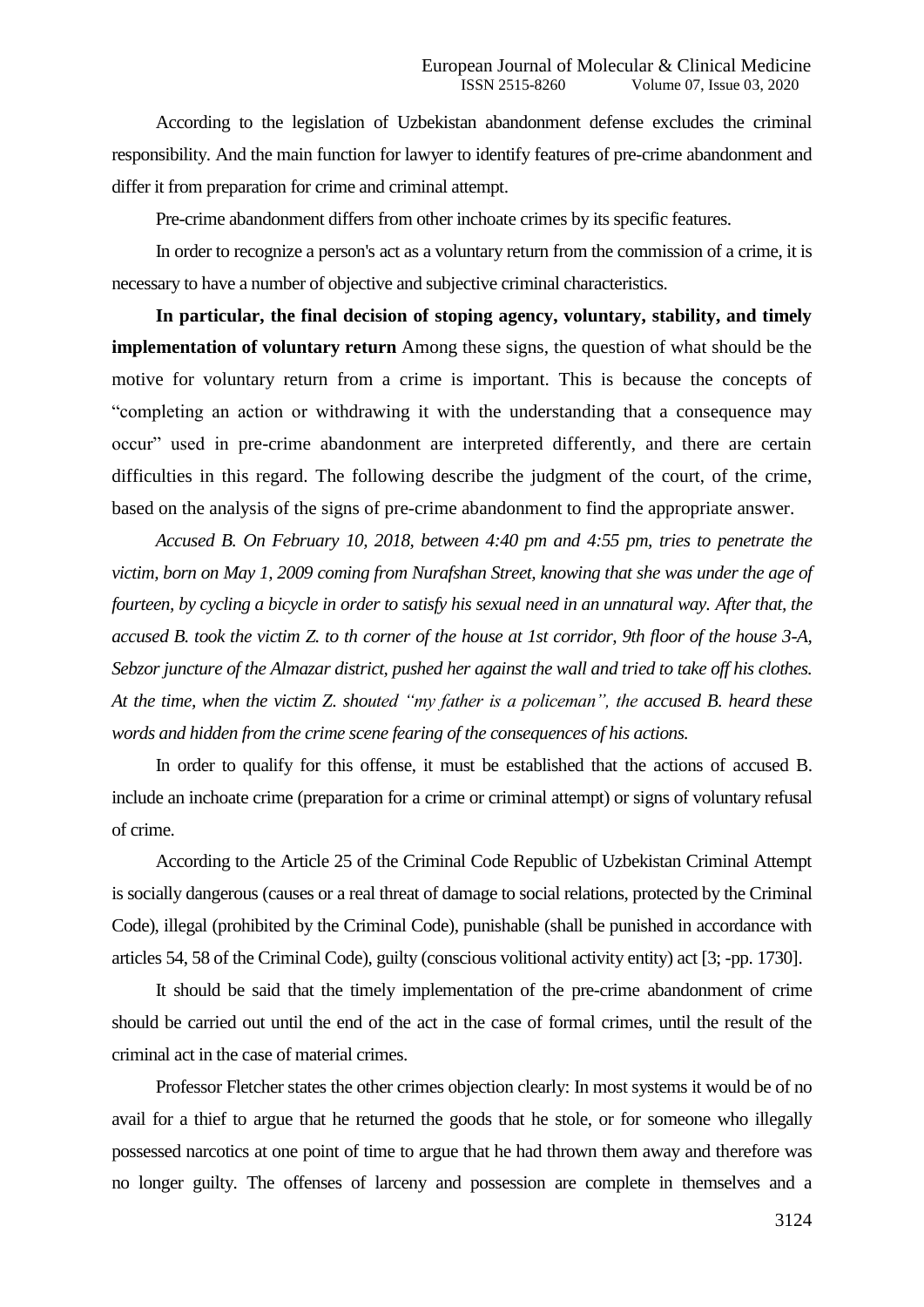subsequent change of heart is irrelevant to liability. If acts of repentance do not cancel liability for these offenses, why should an abandonment of an attempt constitute a reason for not convicting of the completed crime of attempt? [4]

To this end, it is assumed that the time of legal completion of the crime. For example, a delay in the commission of a crime or a temporary cessation of the commission for the continuation of a crime shall not be considered a voluntary abandonment from the commission of a crime.

It cannot be considered voluntary if a person resigns from committing a crime because of the fact that he faces obstacles that cannot be overcome at the time of committing a crime, or because he does not have the necessary technical means to continue the crime, or because of other circumstances that prevent him from committing a crime. After all, the perpetrator is reluctant to commit a crime because of the existence of certain circumstances that prevent him from completing the crime he started in this case.

Professor Kelman introduces the expression "time-framing" with reference to "the way we view disruptive incidents" In his terminology, we use a "narrow" time frame when we focus on the "criminal incident" (that is, the crime) and a "broad" time frame when we focus as well on conduct or events that follow commission of the crime [5]

In our opinion, subjective signs play a special role in voluntary abandonment crime, and voluntary return from crimes committed with the right intention is possible. A.S.Kayumov does not disclaim that it is possible to voluntarily return from even the most intentional crimes, and gives the following example.. The person sets fire to the building, knowing that there are people in the building. The mental attitude of the individual towards the destruction of property is expressed by the right intent, and against the death of people through indirect intent. Because people have a chance to escape the fire In this case, if the person voluntarily withdraws the firing, voluntarily abandonment from the crime of intentional destruction of property, which was committed with direct intent, and premeditated murder, which was committed with indirect intent" [6; -pp.23].

In our view, voluntary return from the commission of a crime exists only in crimes committed with the direct intention. Because it is impossible to create conditions for a crime without the desire to face a socially dangerous outcome. It is also possible to voluntarily return from the stage of preparation for a crime and criminal attempt, and these stages are committed only by the direct intent. In the example above, the crimes were committed intentionally (direct intent). Because the person is causing the fire knowing that there are people in the building, the survival of the people by accident is not covered by the person's criminal intent.

In the pre-crime abandonment from the commission of a crime, the motive is a necessary sign of the subjective side. In the criminal codes of foreign countries, the motive for voluntary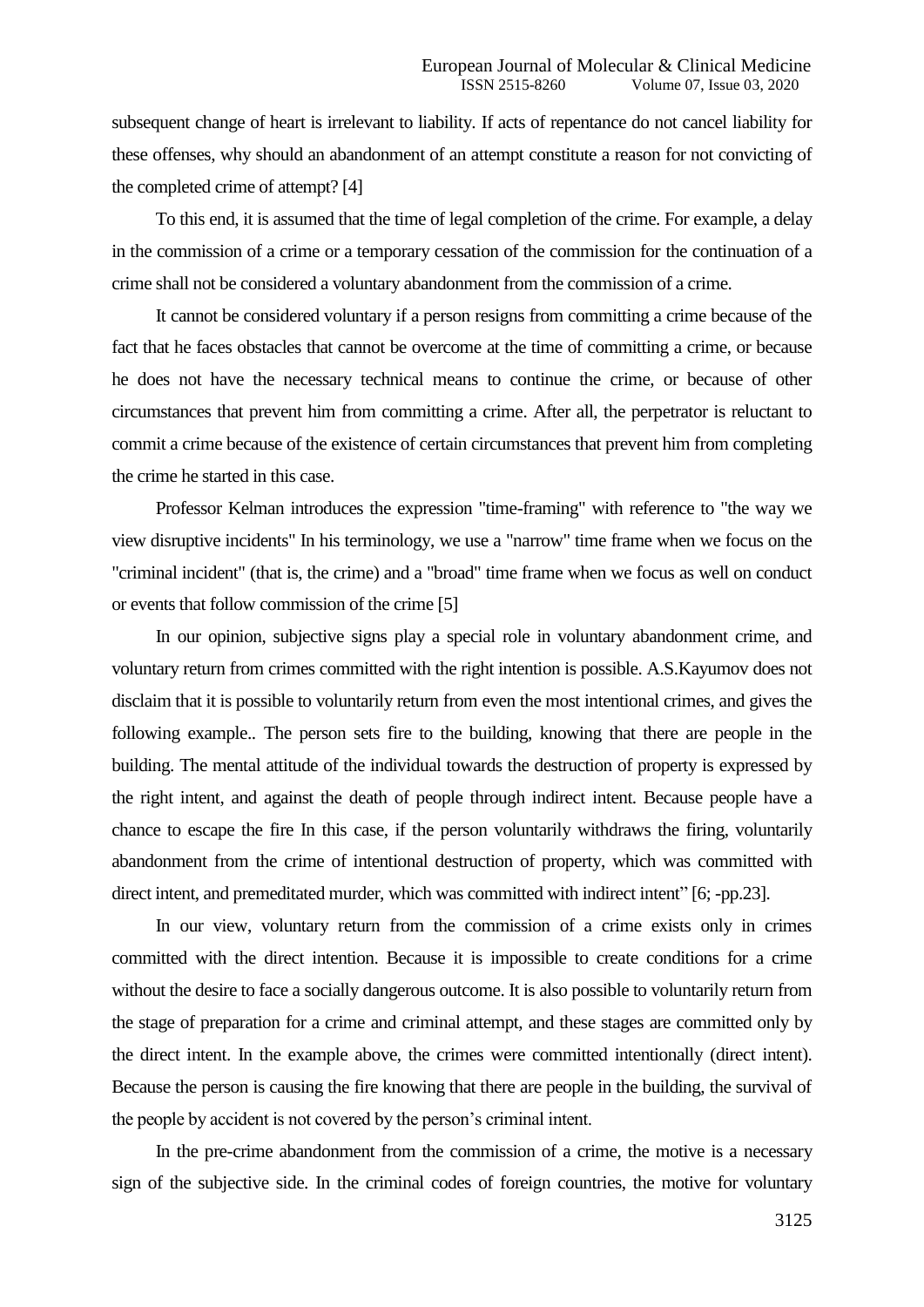return from the commission of a crime is particular important (pity for the victim, remorse for his actions). In the Criminal Code of the Republic of Uzbekistan, voluntary return from a crime is not associated with a specific motive.

The motive of voluntary abandonment may be different and it is not exempt from criminal responsibility of the person (for instance, the person's pity for the victim, fear of exposing the crime, fear of criminal liability and punishment, embarrassment, thinking about the fate of children, advice from relatives and friends) Motive is the cause of arousal, inclination, desire, desire to commit or not to commit a crime. Through the motive, it is possible to determine whether the return from the crime was indeed "voluntary" or "compulsory".

As a motivation for voluntary return from crime, it is can cause pity for the victim. The feeling of pity for the victim can arise as a result of external influences: the injury of the victim, his request, his expression on the face. In practice, the victim's pleas, the blood stains on his face, the tears may be the motive for a voluntary return from the crime. Also, in some cases, the defendant's fear of arrest, fear of being punished, may be the motive for a voluntary return from the crime. The victim may recognize the offender, report the crime to the law enforcement authorities, and voluntarily return as a result of fear that other persons may have seen him or her at the time of the crime.

АAccording to Kayumov, "the decision of the Plenum of the Supreme Court of the Republic of Uzbekistan on the recognition of the subject as a voluntary return from the crime in case of termination of the crime due to fear of arrest and a sense of criminal liability at the time of the crime should be clarified. In particular, an act shall not be considered a voluntary return from the commission of a crime in cases where there is a real risk or inevitability of arrest by law enforcement agencies or other persons. Voluntary return from the crime is considered if the person has a feeling of fear of criminal liability and punishment for the socially dangerous act committed. [7; -pp.27]. In our view, in both cases it should be recognized as a voluntary withdrawal from the crime. Because any motive can motivate a voluntary return from a crime, prevent the continuation of criminal activity. The key point is that pre-crime abandonment from committing a crime must be inevitable and voluntary.

In addition, the need to overcome or prevent the obstacles that arise during the commission of a crime can also be the motivation for a voluntary return from committing a crime. If there is no possibility of overcoming obstacles, it is not considered a voluntary return from the crime. For example, in the case of rape - the inability to break the victim's resistance; in the case of theft - the impossibility of opening a safe by means of a crime; in the crime of burglary committed when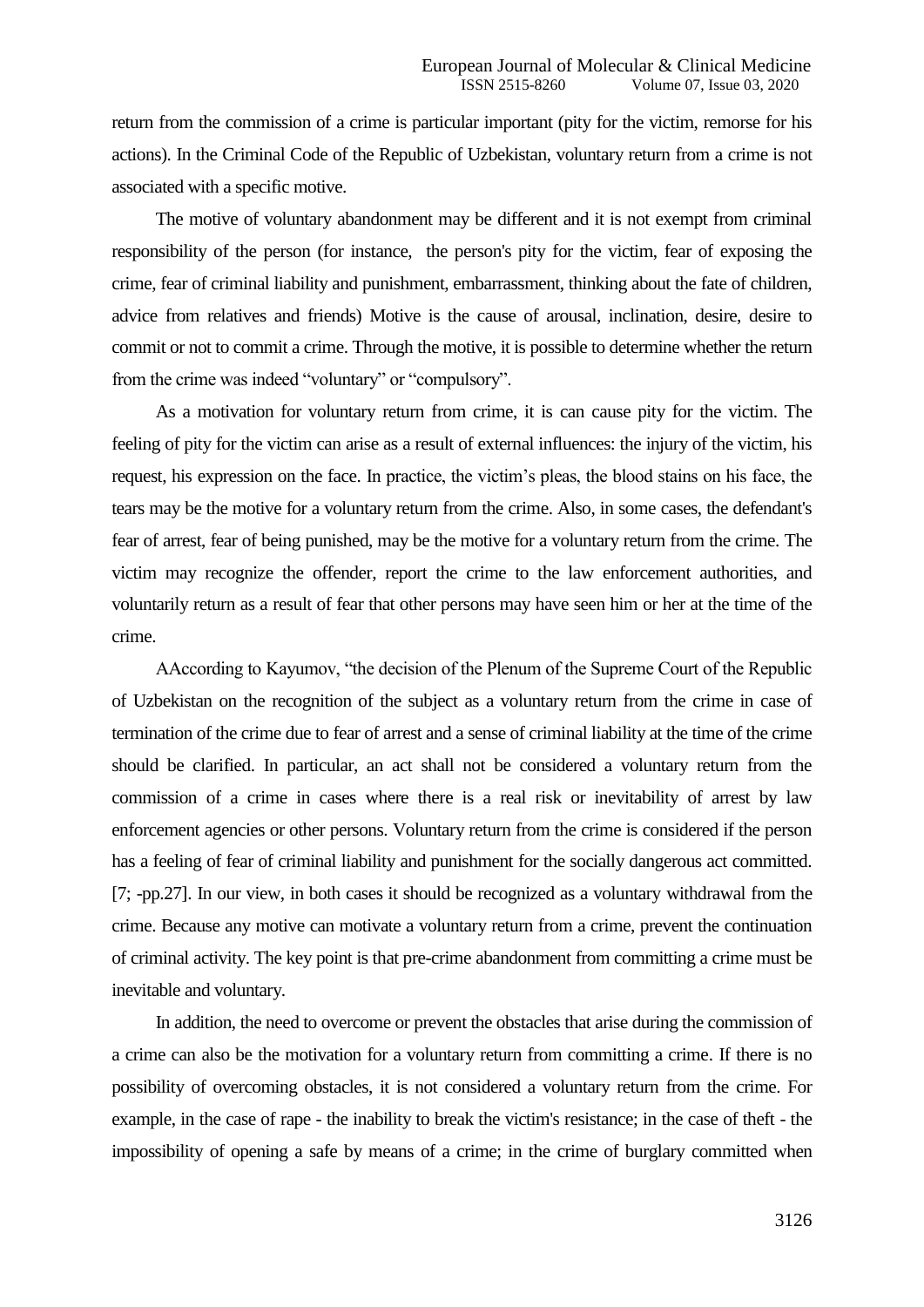entering a home - assuming that the door is not locked, not wanting to break down the door when he knows the door is locked, and refusing to commit the crime.

The fact that the continuation of the criminal act may harm the interests of the guilty person may also be a motive for voluntary return from the commission of the crime. In particular, a person who attempts to rape a victim violates the victim's resistance by physically abusing him or her, but after the victim says he or she has AIDS, the subject voluntarily returns from the crime for fear of infecting him or her. According to other authors, "this situation is not considered a pre-crime abandonment, because the person is considered to have returned compulsorily due to the circumstances of the crime [8; -p.29] .

Pre-crime abandonment from a person under the influence of the external environment will be affected and motivated differently. Although the initiative to pre-crime abandonment from a crime is expressed by a relative, acquaintance, or law enforcement officer, the decision to discontinue or terminate a crime must be made by the individual based on his or her will. It is important that the person realizes that there is an opportunity to end the crime. It does not matter if there is a possibility of completing the criminal aggression. Hence, it should be paid to the subjective side of the crime.

Some authors argued about the features of pre-criminal abandonment. "Renunciation of criminal purpose is not voluntary if it is motivated, in whole or in part, by circumstances, not present or apparent at the inception of the actor's course of conduct,

[a] which increase the probability of detection or apprehension or

[b] which make more difficult the accomplishment of the criminal purpose.

Renunciation is not complete if it is motivated by a decision:

- [a] to postpone the criminal conduct until a more advantageous time or
- [b] to transfer the criminal effort to another but similar objective or victim [9; -pp.403]

Based on the above definition, in our view, it is appropriate to state Article 26 of the Criminal Code Republic of Uzbekistan as follows. A person shall be deemed to have voluntarily renounced from the commission of a crime if he realizes that it is possible to continue the criminal activity he has begun, and if he ceases to continue or end the crime on the basis of a firm, voluntary and any motive.

The decision of the Plenum of the Supreme Court also clarified this issue. In particular, paragraph 9 of Resolution No. 13 of the Plenum of the Supreme Court of the Republic of Uzbekistan of October 29, 2010 "On Judicial Proceedings in Cases of Rape and Unnatural Satisfaction of Sexual Needs" states: the courts should distinguish pre-crime abandonment from inchoate crime (Article 26 of the Criminal Code).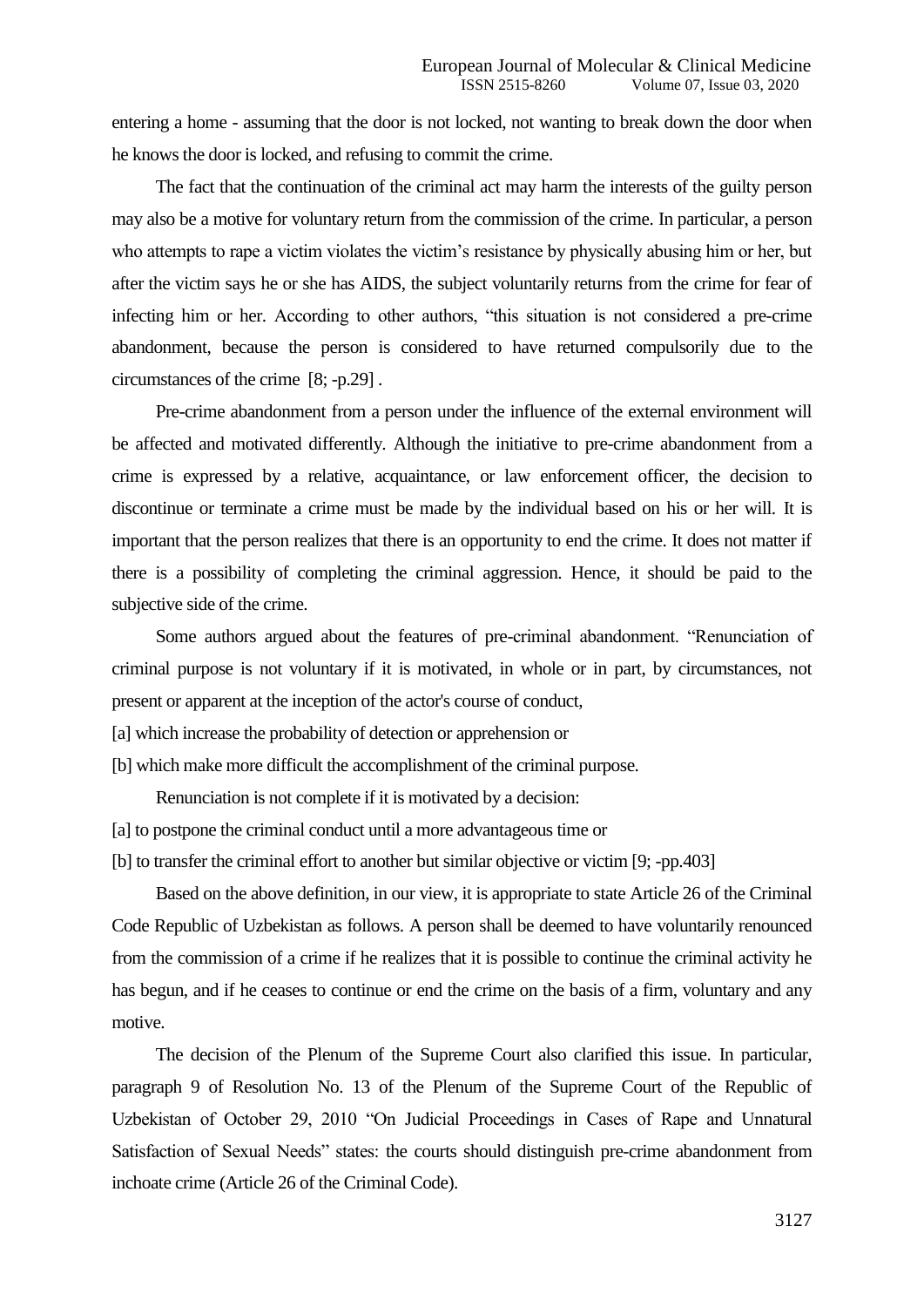If a person voluntarily and unequivocally renounces rape or unnatural sexual gratification in an opportunity to complete a criminal act, regardless of the reasons for the confession, the act he actually committed is a criminal offense. for example, harassment, bodily harm, destruction or damage to property, etc.).

The definition uses the notion of "disregard from reasons of renunciation", which implies that voluntary withdrawal from sexual intercourse and unnatural sexual gratification can be based on a variety of motives.

Analyzing the verdict on the basis of the above considerations, the defendant B. Realizing that the crime of rape could be brought to an end, he voluntarily stopped, having such an opportunity. Apparently, he was not forced to stop the crime. Accused B. He did not try to commit any act of aggression or to end the crime. In this case, defendant B. came to a firm decision and completely refused to continue the criminal act. As a result, no criminal consequences were reported. It should be noted, the rule of law is crucial for the effective and efficient work of government to ensure the legitimate interests of the individual, society and the state [10, 146]

Therefore, B. He was found not guilty of committing a crime under Article 25,118, Part 4 and Article 119, Part 4 of the Criminal Code of the Republic of Uzbekistan and it was considered as pre-crime abandonment. In our opinion, the court passed a fair verdict and used the signs of voluntary withdrawal from the crime. In this regard we should mention that, to identify pre-crime abandonment lawyer plays crucial role, especially lawyer in the evidentiary process, special attention has been paid by the lawyer to the improvement of the mechanism of collecting evidence and adding it to the criminal case file [11; - 2162].

#### **CONCLUSION**

As a result of research on the topic the abandonment defense the following theoretical and scientific-practical conclusions were reached:

It is appropriate to state the first part of Article 26 Criminal Code Republic of Uzbekistan as follows.

**A person shall be deemed to have voluntarily renounced from the commission of a crime if he realizes that it is possible to continue the criminal activity he has begun, and if he ceases to continue or end the crime on the basis of a firm, voluntary and any motive.**